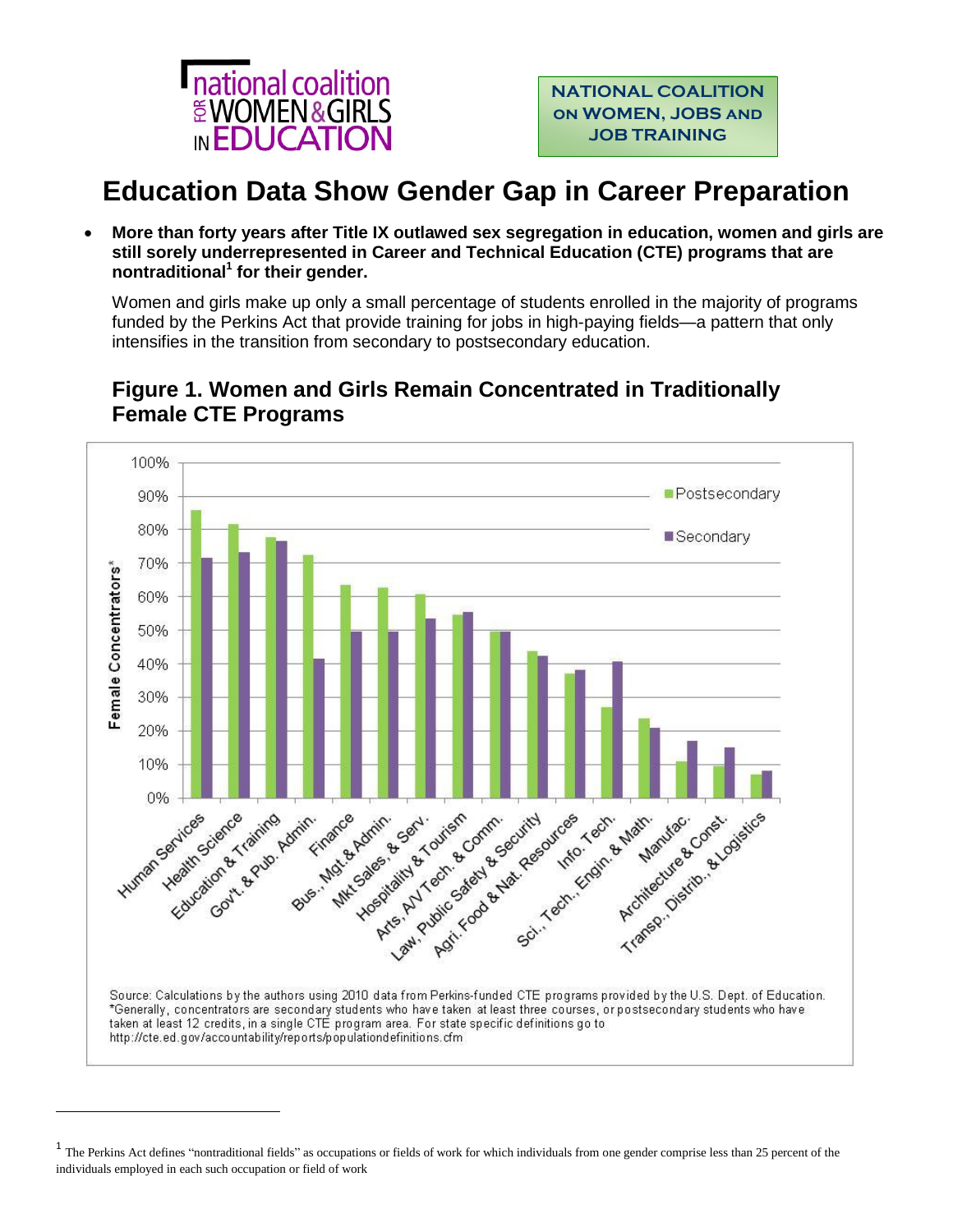#### **Women and girls remain concentrated in CTE courses that provide training for traditionally female, low-paying fields (see Figure 1).**

Women and girls account for more than 70 percent of students at the secondary level and more than 80 percent of students at the postsecondary level enrolled in the "Human Services" cluster, which includes training for low-paying jobs such as Childcare Provider and Cosmetologist. In contrast, women and girls make up only 15 percent of students at the secondary level and less than 10 percent of students at the postsecondary level enrolled in the "Architecture and Construction" cluster, which includes training for relatively high-paying jobs such as Energy Technician and Electrician.

![](_page_1_Figure_2.jpeg)

## **Figure 2. Women Found in Lower Paying Career Preparation Programs than Men**

 **Women and girls' participation in CTE programs that prepare them for high-skill, high-wage, and high-demand jobs is critical to ensuring their economic security and to closing the wage gap.** 

Women are either primary breadwinners or co-breadwinners in 63.9 percent of families with children.<sup>2</sup> The typical woman working full time, year round continues to be paid only 77 cents<sup>3</sup> for every dollar paid to her male counterpart.

 **Traditionally male occupations pay far more than traditionally female occupations. CTE programs prepare too many girls and young women for these low-paying, predominately female jobs (see Figure 2).** 

Women's concentration in these predominantly female jobs is a significant contributor to the wage gap and to women's economic insecurity.

 $\overline{\phantom{a}}$ 

<sup>2</sup> Boushey, Heather, Ann O'Leary, and Sarah Jane Glynn, 2013. *Our Working Nation in 2013: An Updated National Agenda for Work and Family Policies*. Washington DC: Center for American Progress.

<sup>&</sup>lt;sup>3</sup> Institute for Women's Policy Research. 2013. *The Gender Wage Gap: 2012*. Fact Sheet. Washington, DC: Institute for Women's Policy Research.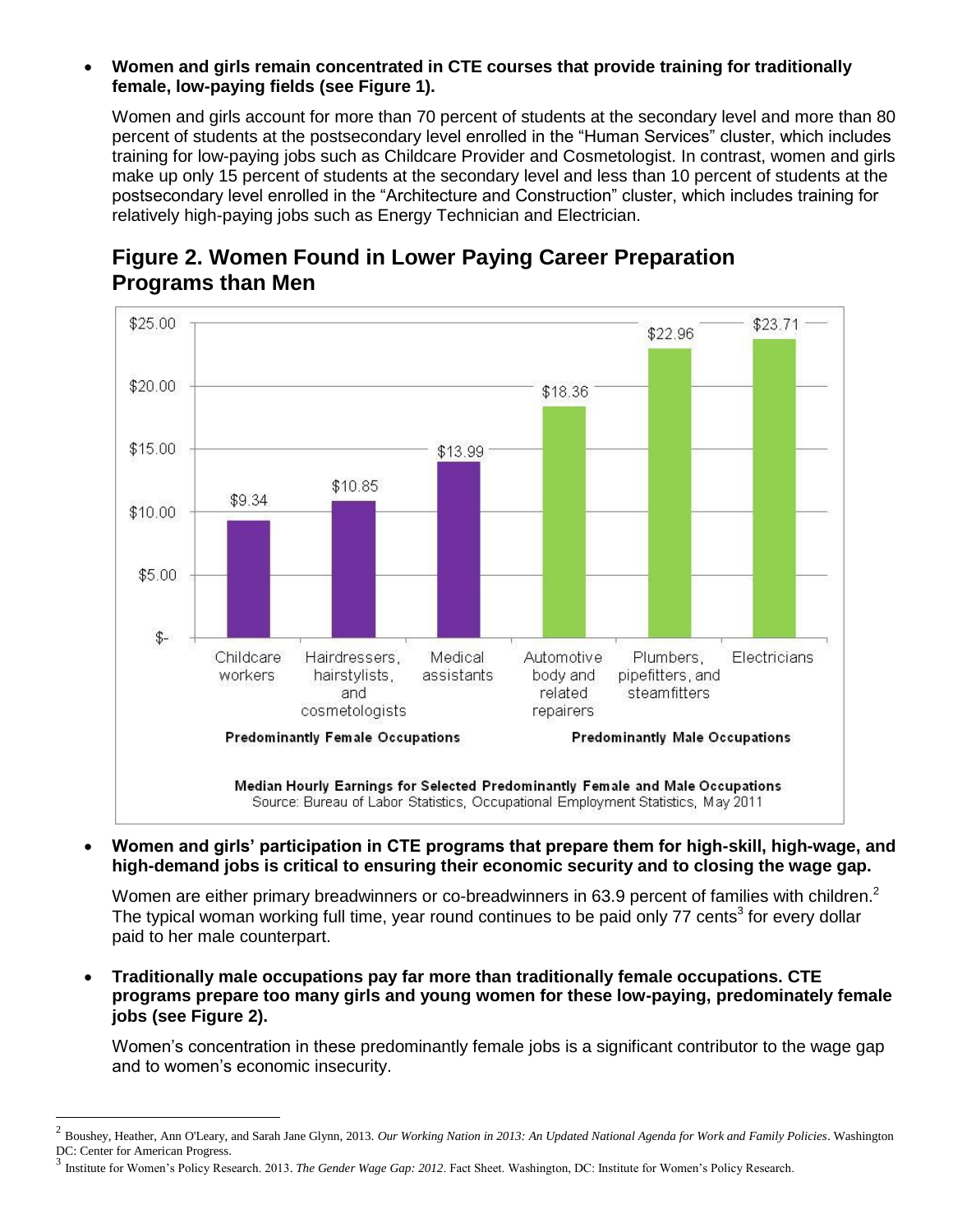#### **The upcoming reauthorization of the Perkins Career and Technical Education Improvement Act provides an ideal opportunity to reduce occupational segregation by promoting training for women and girls in high-skill, high-demand and high-wage jobs.**

The Perkins Act has held states accountable for increasing participation and completion rates of students in CTE courses that are nontraditional for their gender. The 2006 reauthorization of the Act included sanctions for noncomplying states and requirements for state and local improvement plans for those not meeting performance measures. Some states report significantly better results than the national average. Seven states had secondary enrolment rates for girls in non-traditional programs that were at least 10 percentage points higher than the national average of 28 percent; ten states had postsecondary completion rates for women in nontraditional programs that were at least 10 percentage points higher than the national average of 27 percent. Many state and local CTE directors count the nontraditional accountability measure and the accompanying provisions in the Perkins Act among the key reasons for their state's success in improving students' participation in and completion of nontraditional CTE programs. The accountability measure challenges educational institutions to address the barriers that women and girls face in entering nontraditional fields, such as sexual harassment in the classroom, bias in career recruitment, counseling, or mentorship, and a lack of access to appropriate tools or facilities.

#### **While the nontraditional measure is essential to closing the gender gap in CTE, failures in implementation and enforcement of the data reporting requirement undermine its effectiveness.**

For example, radically inconsistent reporting standards and definitions among states result in wide variations in the quality of data reported. These variations make it extremely difficult to compare different programs and different states. Inaccuracies in data reporting must also be addressed. Finally, the current measure requires states to meet nontraditional performance levels that combine males and patterns and stymies more direct initiatives to narrow the gender gap.

In 2012, the U.S. Department of Education issued its *Blueprint for Transforming Career and Technical Education* and expressed concerns about the need to ensure that states and localities are accountable for closing equity gaps and improving opportunities and outcomes for *all students* in CTE programs. The blueprint did not go far enough in addressing the closing of equity gaps in CTE. Therefore, the CTE Task Force makes these additional recommendations for reauthorization of the Perkins Act.

### **Key Recommendations for Accountability in the Perkins Act Reauthorization**

#### **→ States should continue to be held accountable**

Maintain the requirement that states continue to set negotiated performance levels and report on the number of students who participate in and complete CTE programs that are nontraditional for their gender. Congress should retain and strengthen current provisions requiring improvement plans and authorizing sanctions for states that do not meet performance measures. Congress should include provisions in the bill that give the U.S. Department of Education, Office of Vocational and Adult Education (OVAE) the explicit authority to hold states accountable.

#### **Disaggregate information about participation and completion**

Disaggregating data by gender, race, disability, parental status, income status, and English learning status is critical to providing an accurate understanding of how women and girls are faring in CTE, as well as to identifying whether more progress is being made for some groups of women and girls but not for others. Reporting separately for male and female students would also facilitate the development of specific strategies to recruit and retain both women and men into nontraditional fields.